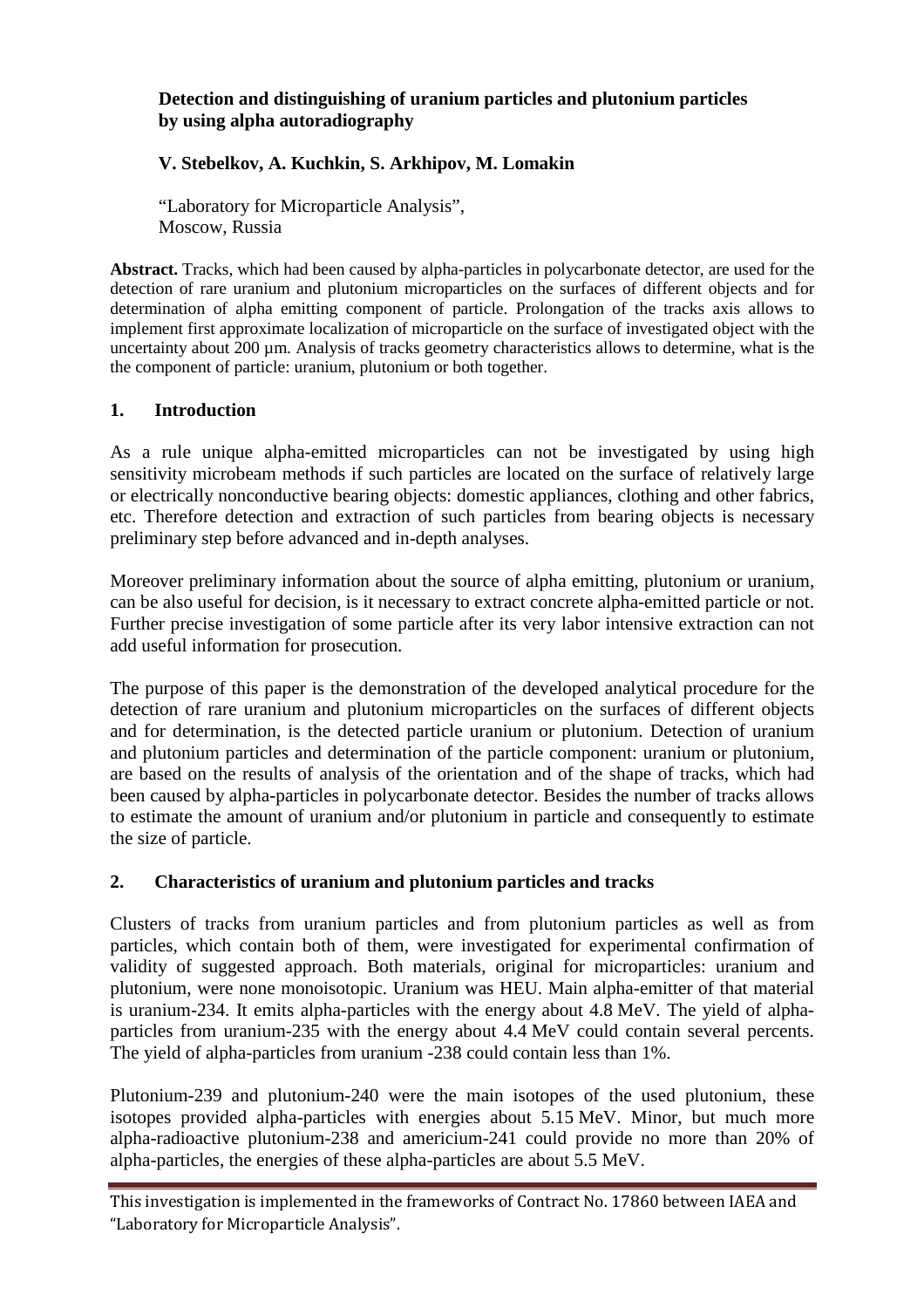Track-detectors TASTRAK CR-39 (Track Analysis Systems Limited, UK) were used for registration of alpha-particles in this work. Typical track of alpha-particle has been flied into detector at an acute angle to the surface is shown on the fig. 1.



*FIG. 1. Characteristics of individual alpha-track: length (large axis) R, diameter D of the input hole, diameter d of the curvature of cone top of the track.* 

For registration of alpha tracks the detectors were set on the distance about 200 µm above the investigated surface.

# **3. Distinguishing of alpha tracks from uranium and from plutonium microparticles**

Shape and size characteristics of the track are the functions of the energy of the emitted alphaparticle [1, 2]. The study of the geometry parameters of alpha-tracks from thin modeling layers of uranium-235, plutonium-239 and americium-241 [2] has been shown that among all geometry parameters diameter d of the curvature of cone top of the track is most dependent on the energy of the alpha-particle.

Energies of alpha-particles of these isotopes and also uranium-234 as well as parameters of size distribution of the curvature of corresponding cone tops are presented in table 1. It can be seen, that these parameters allow to conclude that size distributions of the curvature of cone tops can identify alpha emissions of different isotopes. Therefore main attention in this work was paid to investigation of this characteristic of the tracks. The measurements of tracks geometry parameters in this work were implemented according to the technique [3].

| ----- <i>--</i> -------    |         |         |                 |               |
|----------------------------|---------|---------|-----------------|---------------|
| Isotope                    | $U-235$ | $U-234$ | $Pu-239+Pu-240$ | Pu-238+Am-241 |
| Energy, MeV                |         |         | 5.15            | 3.J           |
| Average $d_{av}$ , $\mu$ m |         |         |                 |               |
| Std. deviation, $\mu$ m    |         |         |                 |               |

Table 1. Energies of alpha-particles and parameters of size distribution of value d

Images of typical small uranium and plutonium particles, track clusters, corresponding to these two particles and histograms of the size distributions of d for collection of four similar uranium particles and collection of two similar plutonium particles are presented on fig. 2. Tracks from several similar particles were processed for providing acceptable statistics.

Comparison of histograms for uranium and for plutonium particles allows to conclude, that alpha-autoradiography of suspicious objects can provide information not only about location of alpha-emitting microparticles on the surface of object, but also about the material of particle: HEU or plutonium.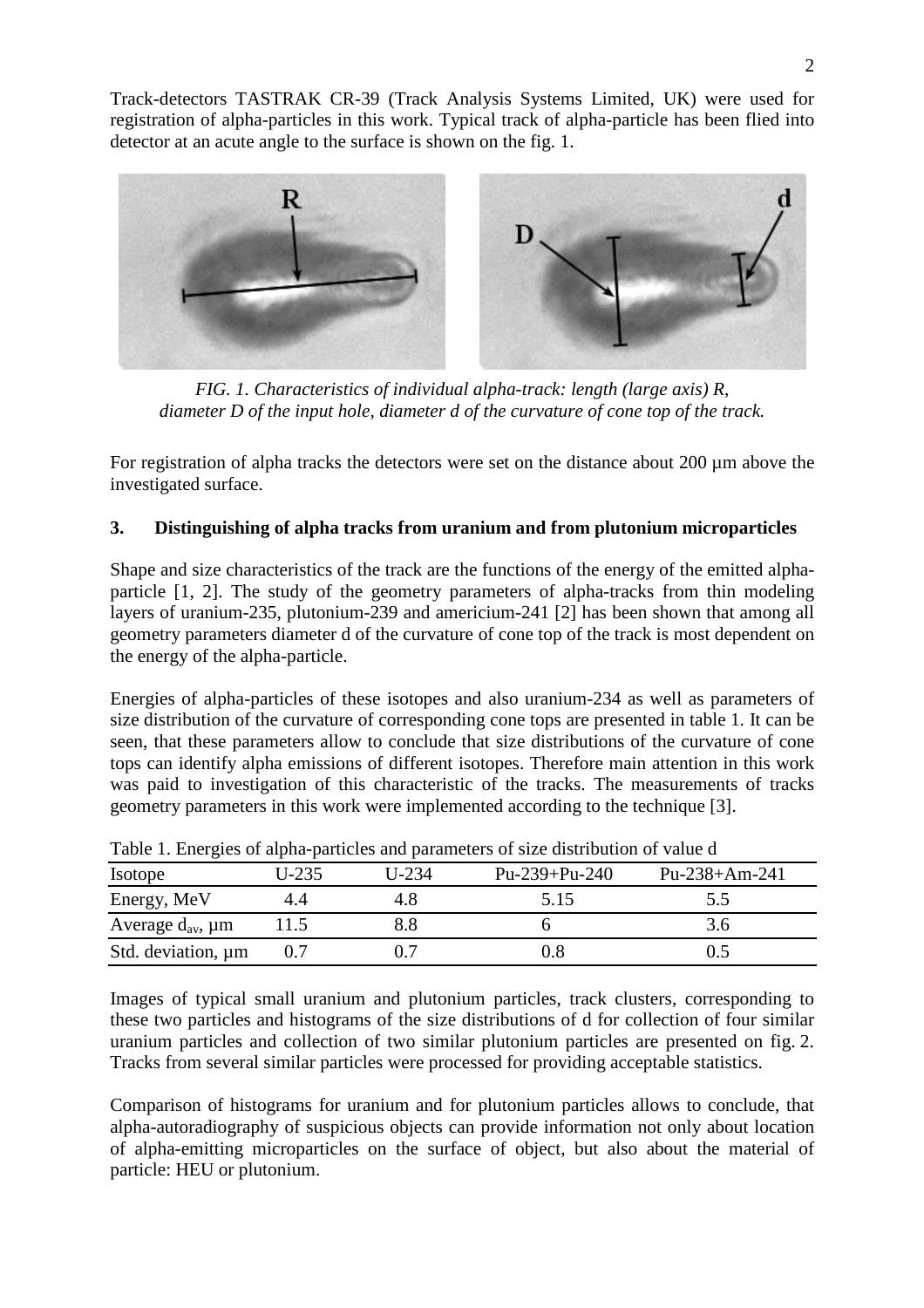

*FIG. 2. Uranium (left) and plutonium (right) particles, corresponding alpha-track clusters and histograms of tracks distribution on values d for 4 uranium particles (blue) and 2 plutonium particles (red)*.

## **4. Detection and extraction of alpha-emitted particles**

Particles of HEU and particles of mixture of HEU and plutonium were used for validation of the developed techniques. Special samples were prepared by putting of these particles on the surface of cotton fabric. Fabric surface was processed by 0.4% solution of polyisobutylene in the heptane after this putting for fixing of particles on the surface.

Duration of exposition of the detectors above the sample was 48 hours. Such duration provides registration of tracks from HEU particles with sizes about 2 µm and more, as well as from plutonium particles with sizes about 0.2 µm and more. Etching of exposed detectors was implemented in 6M solution of NaOH during 4 hours under 80ºC. Clusters of the developed tracks used for some characterization of particles.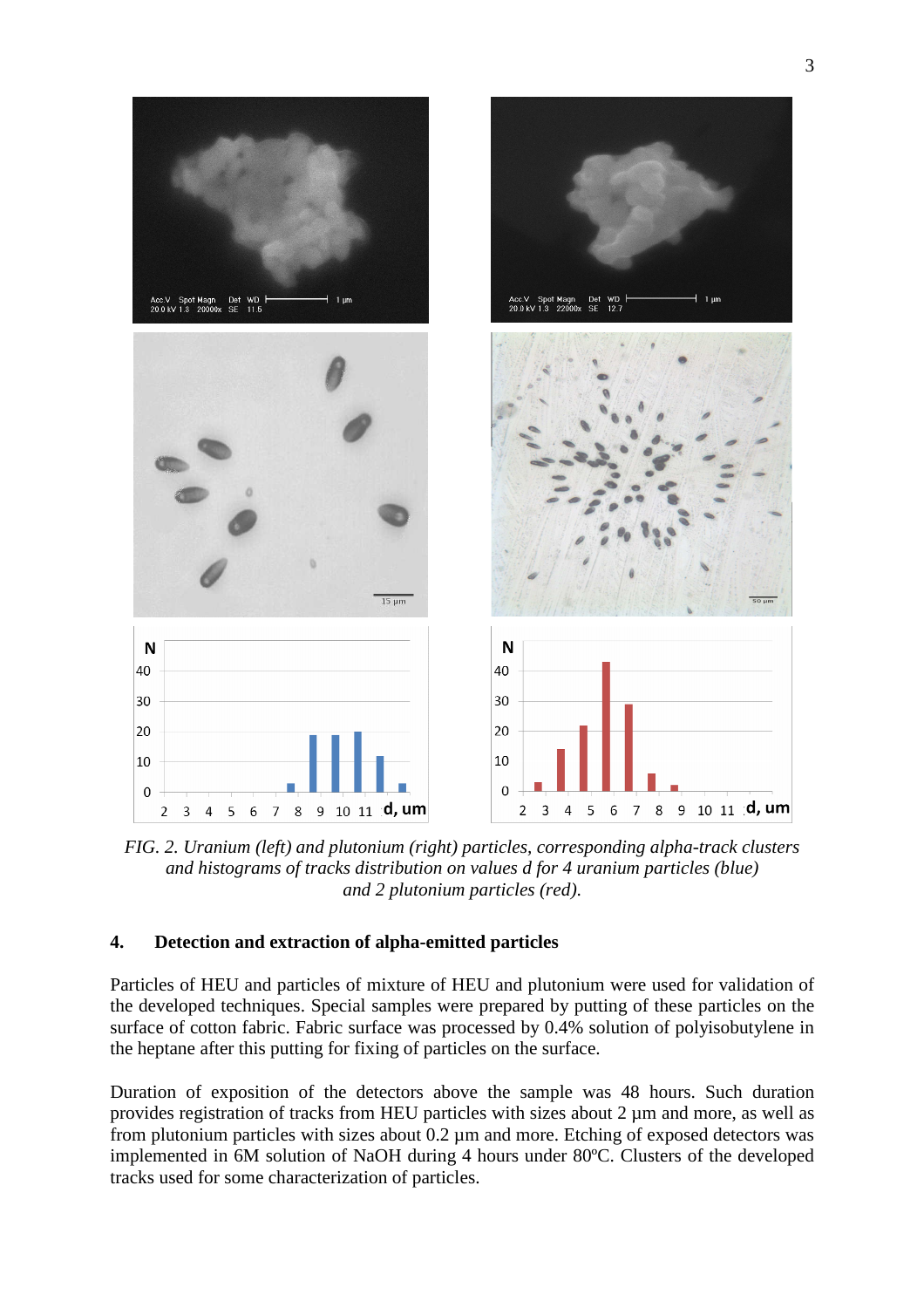Prolongation of the axis R of the track reconstructs the trajectory of emitted alpha-particle from the surface of the alpha-emitting microparticle. The crossing of the several tracks trajectories of the same cluster allows to localize microparticle on the surface of investigated subject. Fig. 3 illustrates the process of determination of the area of the tracks crossing.



*FIG. 3. Determination of the center of tracks cluster.* 

Specially manufactured template with coordinated grid is used for correct re-alignment of developed detector and the investigated sample. The using of this template allows to provide the accuracy of localization of particles on the fabric surface  $(150... 200)$  µm. The punch was manufactured for cutting of the fabric fragments, which contain alpha emitting particle. Diameter of cut fragment is 5 mm (fig.4). This size guaranteed presence of sought-for particle on the cut piece of fabric and provides convenient further manipulations with the fragment. Assurance about this presence is reached by repeat expositions of cut fragments.



*FIG. 4. Girded template (left) and fabric (right) with holes from 5 cut fragments and with one cut fragment.*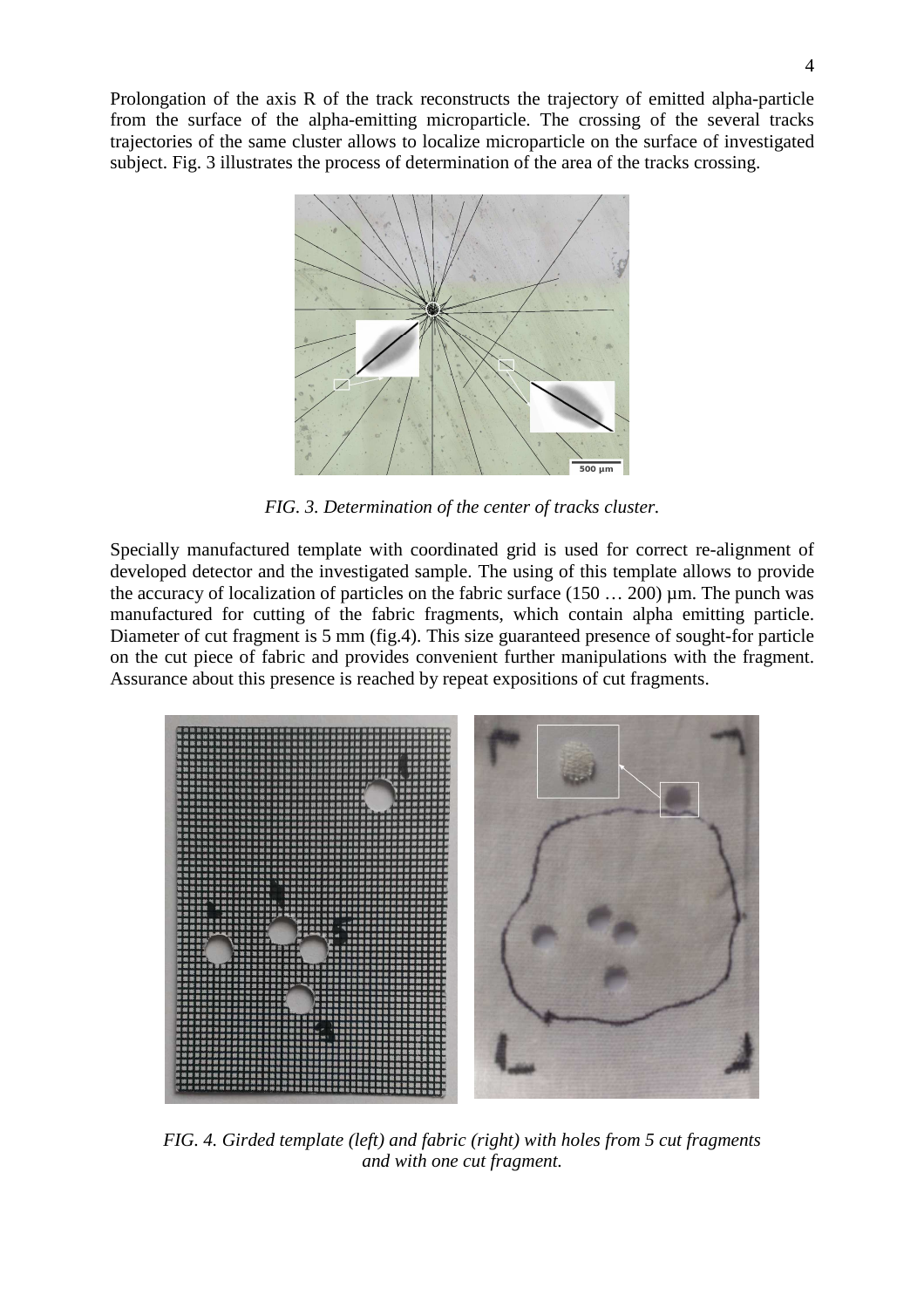#### **5. Information about composition and size of alpha-emitting microparticles**

Preliminary information about composition and size of alpha-emitting microparticles is important if not all particles can provide prosecution with useful information. The time and efforts can be saved for useful work. The possibility of obtaining of the correct preliminary information is checked by the comparison of the results of alpha autoradiography with the results of ICP mass spectrometry of 2 cut fragments (fig. 4). ICP MS was applied for much more accurate measuring of amount of uranium and plutonium in 2 cut fragments (in 2 particles) and for confirmation or disavowal of the alpha autoradiography results. The results of analysis of two particles with different elemental compositions are discussed in this paper.

Loss of energy of the alpha particle during the moving through the solid of microparticle should be taken into consideration for the correct interpretation of the histograms with size distribution of the curvature of corresponding cone tops. The energy loss determines increasing of the diameter d of the curvature of cone top corresponding to that alpha particle. Accordingly the distribution will be expanded to the direction of the larger values of diameter d and maximum of distribution will be shifted in the same direction.

Energy losses are significant in the high density particles of uranium oxides with sizes beyond  $3 \mu$ m and particles of plutonium oxides with sizes beyond  $5 \mu$ m [4]. Alpha particles, which are emitted by nucleus of uranium-234 from the microparticle depth layer of  $2 \mu$ m, will form tracks corresponding to alpha particles, which are emitted from the surface of microparticle by nucleus of uranium-235. Alpha particles, which are emitted by nucleus of uranium-234 from the microparticle depth layer of  $3 \mu m$ , will form tracks corresponding to alpha particles, which are emitted from the surface of microparticle by nucleus of uranium-238.

Size distribution of diameter d for particle 1 is shown on fig. 5. Total amount of tracks is 347. Maximum of distribution about  $d = 6 \mu m$  confirm the presence of plutonium. Expanding of the size distribution to the direction of larger values d can be explained by the presence of uranium as well as by a relatively large size of the plutonium microparticle and accordingly by majority of alpha particles, which have lost its energy inside the solid of microparticle.

But total amount of tracks and accordingly common alpha radioactivity of the microparticle does not correspond to relatively large plutonium microparticle. It corresponds to the diameter of spherical plutonium particle of about 0.5 µm. No energy loss can be noted under such a size. Therefore it may be concluded, that both: plutonium and HEU present in microparticle.



*FIG. 5. Size distribution of diameter d for fragment 1 (particle 1).*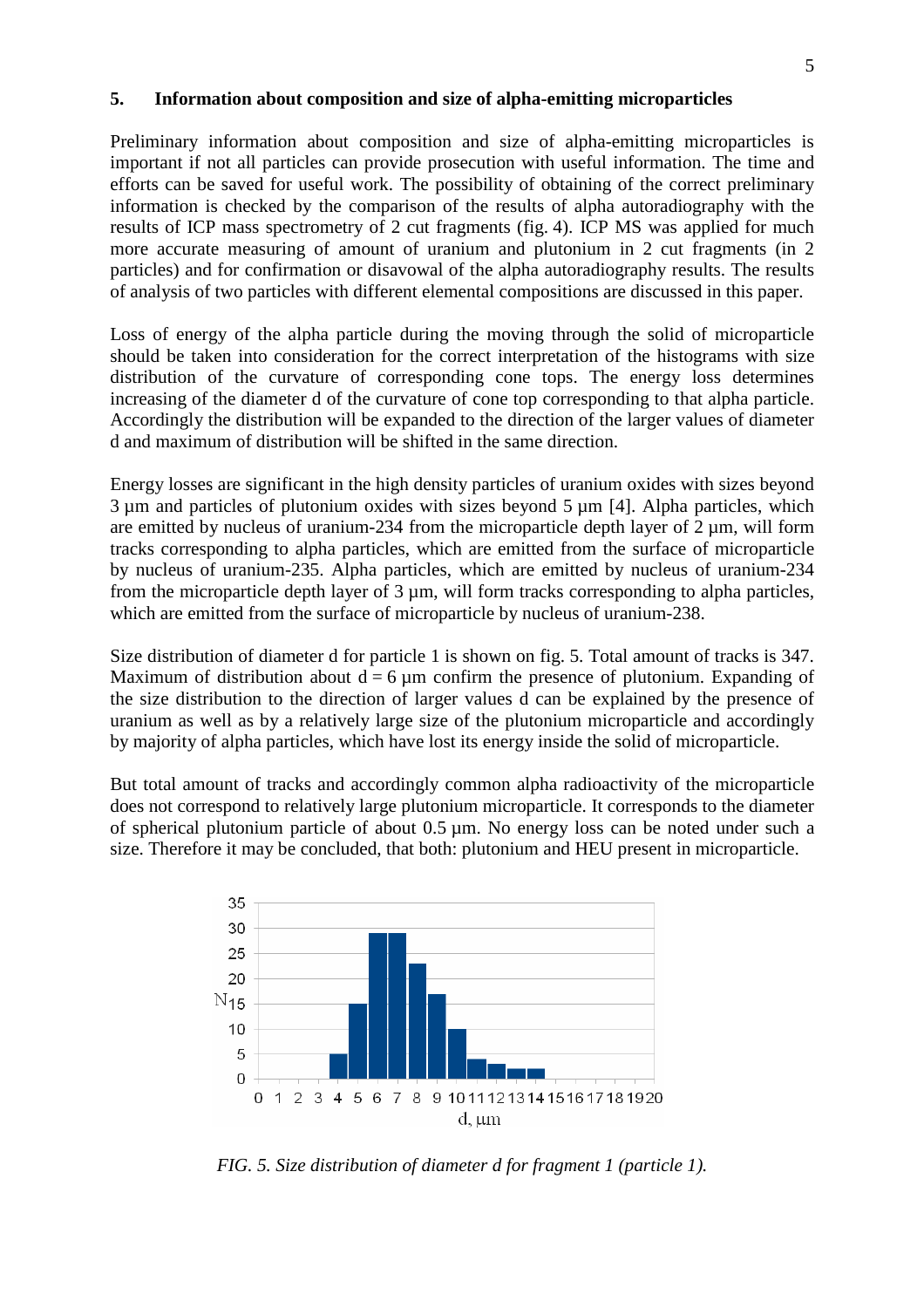Tracks with  $d = 14 \mu m$  can be formed by alpha particles emitted by the uranium-234 nucleus and flown about 3  $\mu$ m inside the solid of microparticle.

Amounts of plutonium and HEU can be estimated by dividing the size distribution of d in correspondence with modeling size distributions for plutonium-239 and plutonium-240 together and for uranium-234 separately. Selecting the altitudes of distributions, summarizing these modeling distributions and inscribing of the sum of two modeling distributions into experimental distribution allow to obtain two approximate distributions. Two such distributions for particle 1 are shown on the fig. 6.



*FIG. 6. Dividing of size d distribution of fig. 5 on two modeling distributions:*   $^{(239}Pu + ^{240}Pu$  distribution" (blue) and  $^{(234}U$ -distribution" (red).

This dividing together with the total amount of tracks determines the size of HEU particle about 4  $\mu$ m, and the size of plutonium particle – about 0.4  $\mu$ m. It means that the size of single particle is about  $4 \mu m$ .

ICP MS results confirm the presence of both: plutonium and HEU in this microparticle. Measured amount of plutonium and uranium correspond to spherical microparticle of plutonium with diameter 0.51 µm and spherical microparticle of HEU with diameter 2.6 µm. It means that ICP MS results also confirm the approximate estimation of microparticle size.

Size distribution of diameter d for autoradiography results of particle 2 is presented on fig. 6.



*FIG. 6. Size distribution of diameter d for fragment 2 (particle 2).*